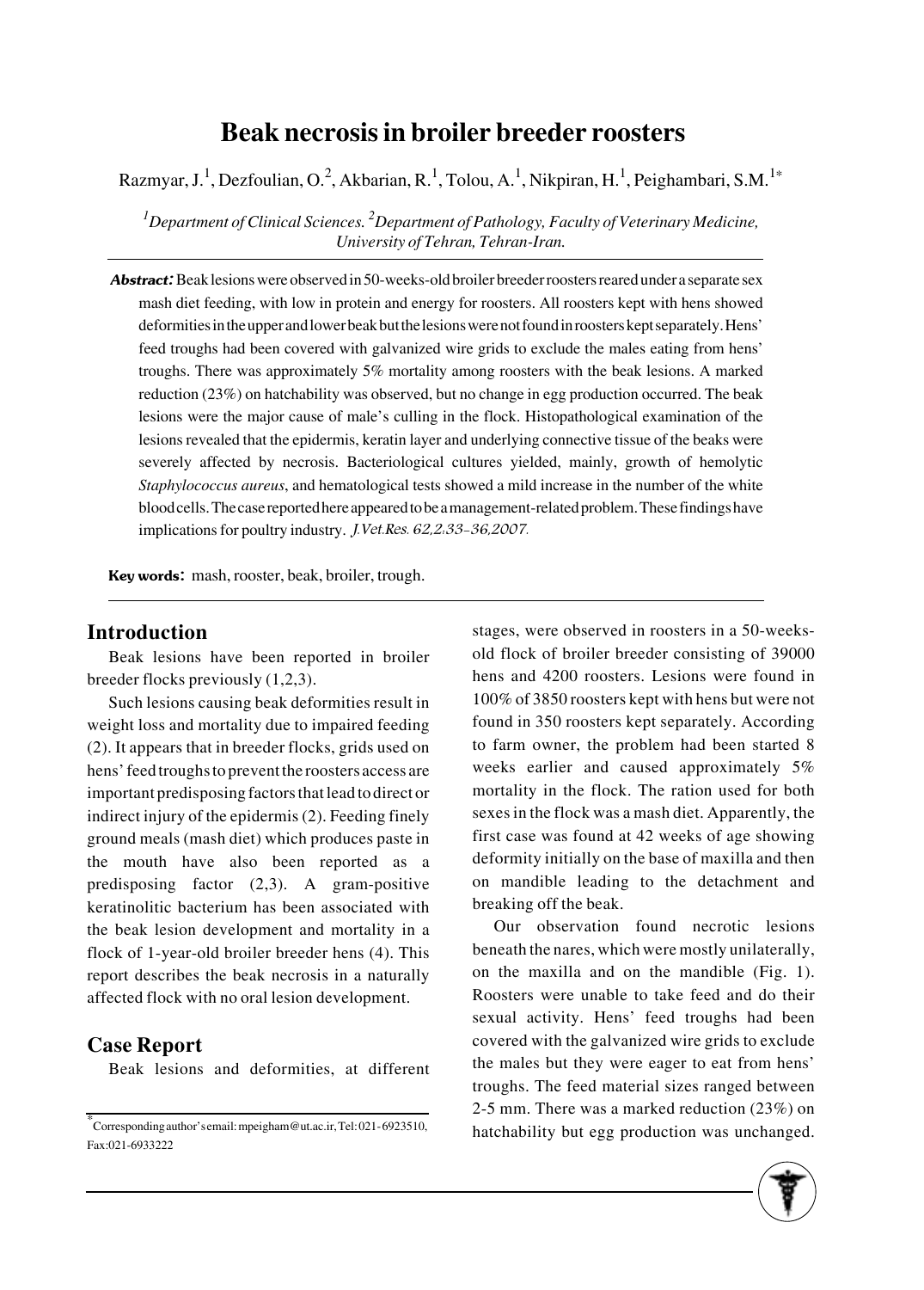Samples were taken from feed, feeders and from both healthy and affected roosters as well as hens and were submitted for bacteriological and histopathological examinations. Two carcasses and three live roosters were transported to the faculty of veterinary medicine for further examination and sampling. A unilateral groove of necrosis just beneath the nares on the upper beak and complete necrosis of the lower beak (Fig. 1), emaciation and pectoral muscle atrophy were evident in birds. The lesions had a dark brown to black color. No lesions were found in oral cavity. Samples were taken for bacteriological, histopathological and hematological examinations.

The damaged areas of the nares and the beaks were cut, fixed in 10% formalin, decalcified by 2.5% nitric acid for 6 days and then embedded in paraffin and cut at 8 m. Serial sections were taken and stained with HandE, periodic acid shift and Gimsa. Epidermis, keratin layer and underlying connective tissue of the beaks were found to be severely affected by necrosis. Focal conchitis was another lesion but the cartilage and the bone in this part were intact. The clumps of leukocytes aggregated in the connective tissue were found in the vestibules of the nasal cavity (Fig. 2). No filamentous bacterium or hyphea of fungi were observed. A broad ring of denselypacked blue staining of the tissue debris containing bacteria was obvious in the beak epidermis (Fig. 3). The dermal layer was edematous and invaded by scant inflammatory cells. Large numbers of greatly dilated vessels were present in dermis (Fig. 3). In some cases in the deep layer of the dermis wherein trabecular bone is located, the erosion of the external surface of the bone was prominent (Fig. 4).

Swabs taken from lesions yielded mixed growth of hemolytic *Staphylococcus aureus*, *Staphylococcus intermedians*, *Staphylococcus latus* and a non-hemolytic *Streptococcus*. The feed materials cultured on Sabouraud dextrose agar yielded growth of *Aspergillus niger* and *Mocur spp*.

## **Discussion**

There are several reports on beak lesions in chickens (1,2,3). Necrosis of the mandible in chicks, in cockerels (5), and in hens with around 10% mortality, probably mostly due to the beak necrosis and oral lesions in laying hens (4), have been described.

In an experimental study (2), a high incidence of beak lesions in broiler breeder males (74%) was observed but the incidence for females was much lower (6%). The development of oral and beak lesions was contributed to the direct or indirect injury of the epidermis followed by bacterial infection and tissue necrosis. It was discussed that food particles adhering to the beak may have predisposed the bird to the injury. Moisture beneath the nares, hemorrhages and scab formation may have helped feed adhering to the beak (2). In a recent study (6), oral lesions were induced in 100% of white leghorn laying hens fed on mash diet but very low incidence of lesions occurred when the crumble feed was used. Beak lesions or deformities, however, were rare. The most recent report has indicated the occurrence of the bilateral upper and lower beak lesions in 100% of males but not in females (3). Males were receiving the same feed as females but the feed bin and the feed pans were different (3).

In previous reports, bacteriological examinations of the beak lesions or surrounding area, have shown the growth of various bacteria such as *Pasteurella multocida*, *Staphylococcus aureus*, and *Streptococci* (2,3). In one study, the presence of a gram-positive keratinolitic bacterium in the electron microscopy sections of the beak tissue was reported (4). In our case report, swabs taken from lesions yielded mixed growth of hemolytic *Staphylococcus aureus*, *Staphylococcus intermedians*, *Staphylococcus latus* and a non-hemolytic *Streptococcus*. Mitevski (3) attempt failed to reproduce the beak lesions in 50-weeks-old roosters when the isolated bacteria from beaks and feed or mixtures of isolates or individual homogenate of beaks from affected animals were inoculated into the nostril

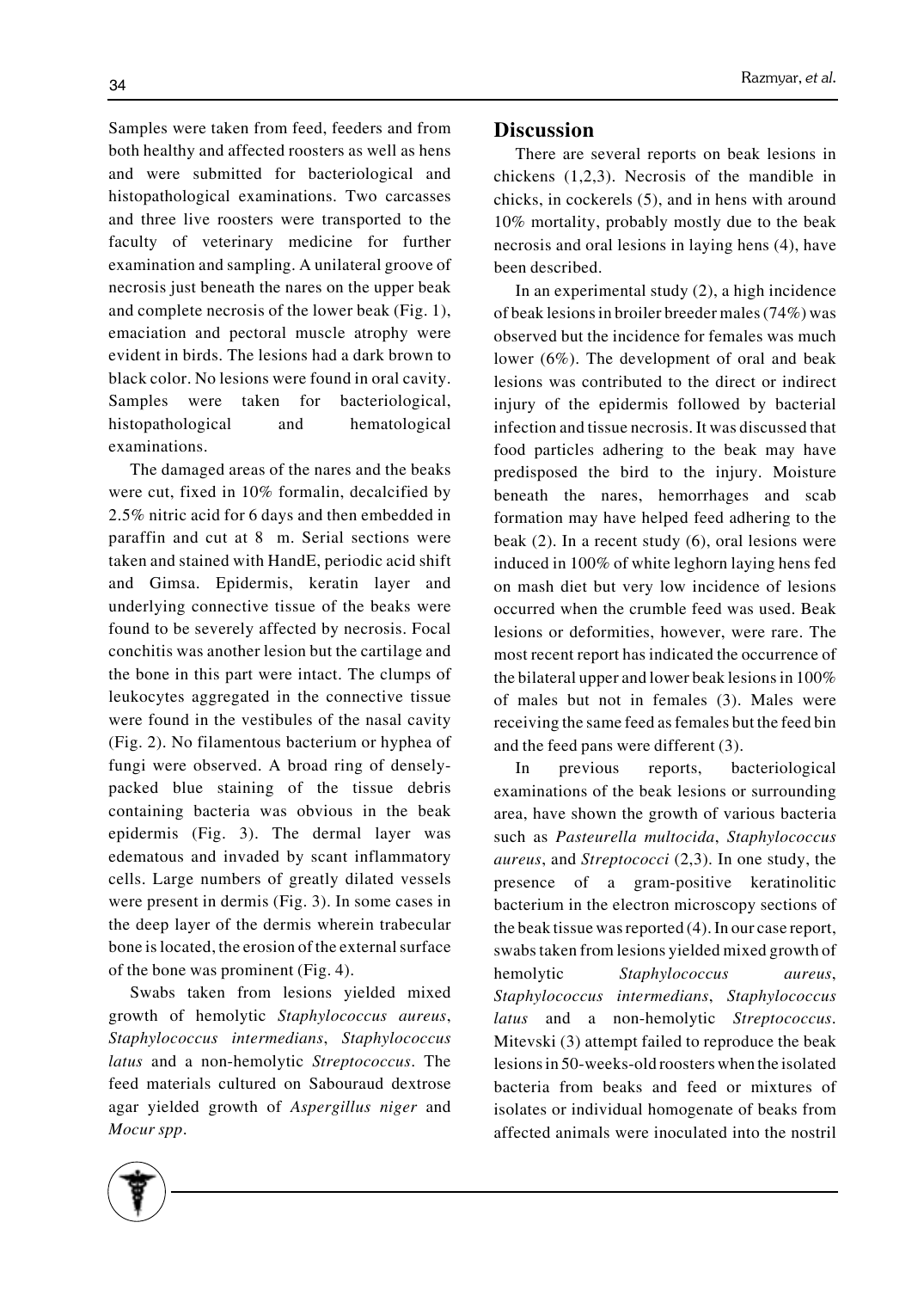

**Figure 1. Beak lesions. (A) Necrosis of beneath nare, (B) Necrosis of upper and lower beak, (C) Lower beak detachment, (D) Upper beak breaking off.**

of birds. The development of beak necrosis was attributed to the interaction among several factors such as bacteria, feed particle size, environment and sex (3). Mycotoxins have also been reported as the potential cause of oral lesions including the upper and lower beak in broilers (7).

In this report, beak lesions were found only in roosters without any oral lesion development. We postulated a diet low in protein and energy for roosters in the flock and an unsuitable roosters' feeders height provoked roosters to try eating from hens' troughs, covered with the wire grids, leading to the beak injuries. The fine mash diet and bacteria, possibly, prepared appropriate conditions leading to necrosis, conchitis and the beak deformation.



**Figure 2. Vestibulitis in nasal cavity. The lamina propria of vestibule is plugged by accumulated leukocytes. Intact part of the gland (GL) is shown. (HandE x100).**

Hematological profile differed from that of a previous report on food related oral lesions which in an experimental study found a mild anemia and a marked reduction in the numbers of heterophils, monocytes and eosinophils (8). In our observation, however, no anemia or decrease in the number of white blood cells was shown. The mild increase in the number of WBCs may be due to coanchitis. Higher PCV% in affected roosters could be caused by dehydration and emaciation.

The beak lesions observed in the flock reported here appeared to be a management-related problem. These findings have implications for poultry industry.



**Figure 3. Severe lesions in epidermal layer (EP) showing advanced disintegration of this region. Bacterial colonies are embedded in tissue debris. The basal layer (DE) is virtually intact. (HandE x250).**



**Figure 4. The spongy trabecular bone eroded by sheets of inflammatory cells. (HandE x400).**